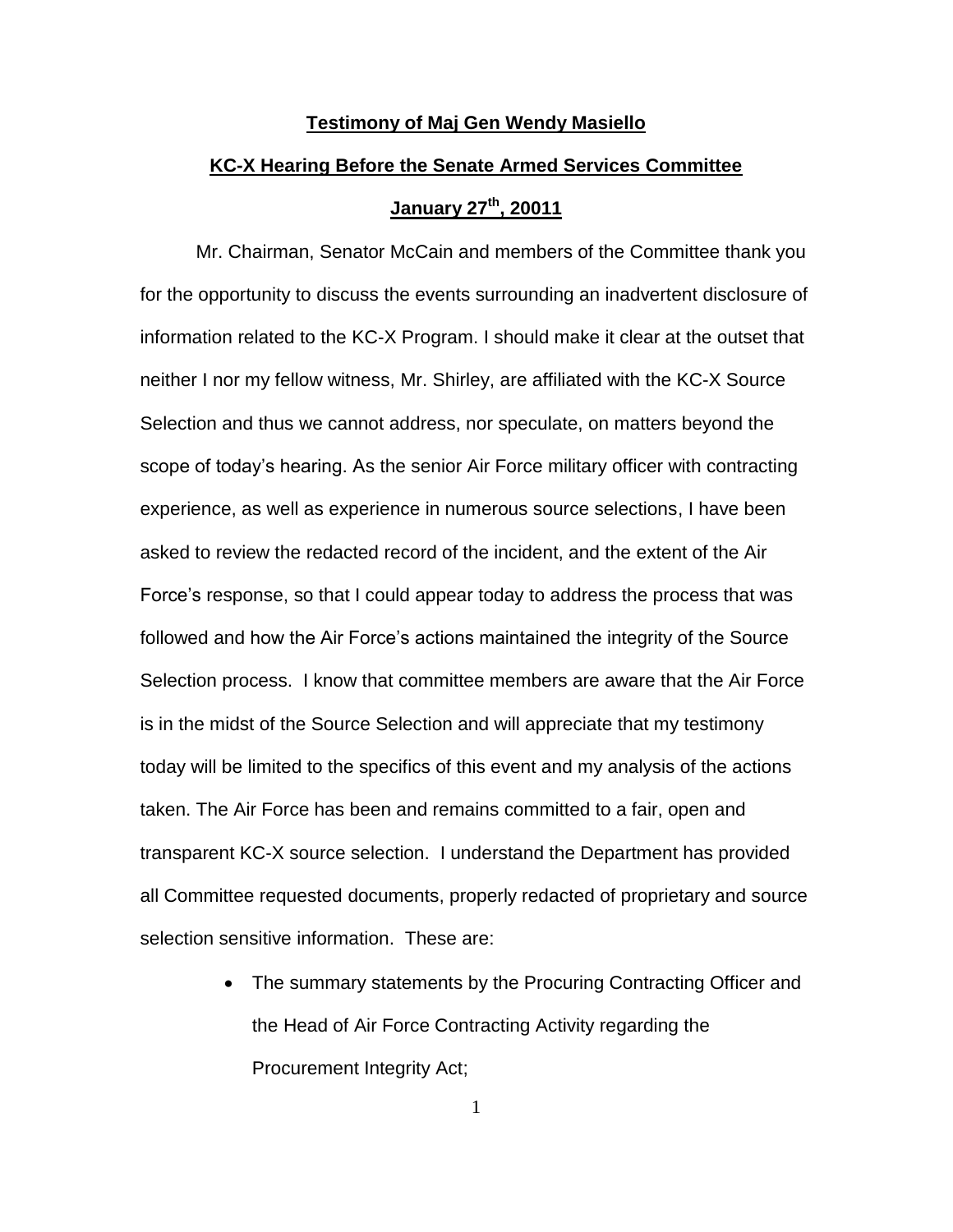- The OSD Independent Review Team's report;
- Statements from both companies, including signed, CEO certification letters; and,
- The summary statement of the classified, Defense Computer Forensics report.

Before responding to your questions, let me provide this summary of where the Air Force believes the record stands today.

First, the Air Force determined that the error was unintentional and that the actions of the individuals, both government and offerors, did not constitute a violation of the Procurement Integrity Act.

Second, through the statements offered by the employees who handled or viewed the disks from both companies, certified in writing by both company CEOs, and other means which I'll address in a moment, the Air Force believes that the information exposed to one offeror's employee was limited to one screen of summary data related to the government's Integrated Fleet Aerial Refueling Assessment, known as IFARA data. None of the information on that page was Proprietary, and as has been previously stated, there was no pricing data anywhere on the disks. The summary page, an excel spreadsheet, was open on the screen for a matter of seconds before it was closed when the company employee realized the mistake. Both companies, upon realizing the error, immediately secured the disks in safes and contacted the Program Office. The Program Office immediately directed and received all of the disks the next day.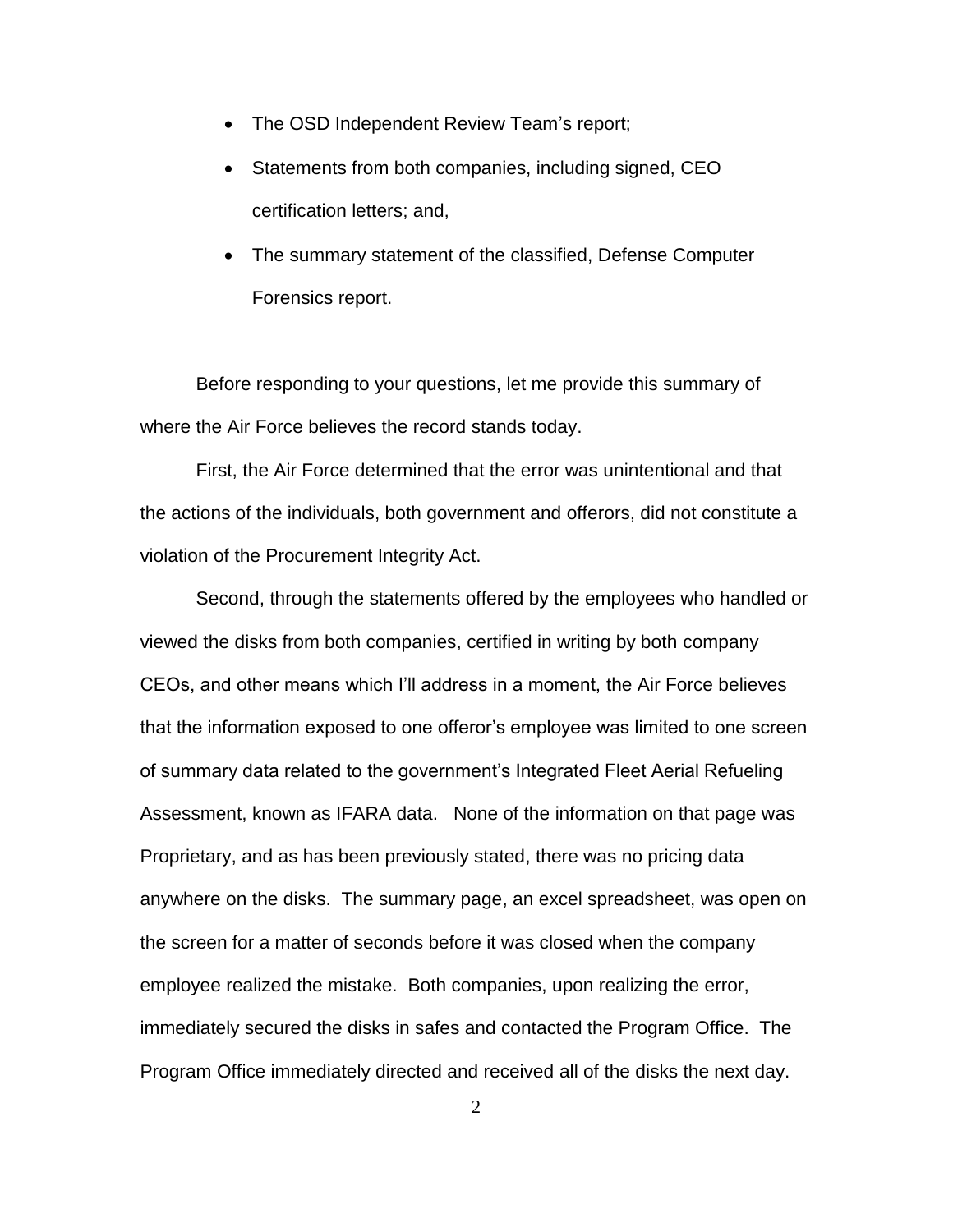The company employee who viewed the single screen shot was reassigned to an administrative position, and did not rejoin the company's proposal preparation team until after the leveling of the playing field, which I'll address momentarily.

Third, at the direction of the Source Selection Authority and Procuring Contracting Officer, an Independent Review was conducted by personnel from the OSD Independent Review Team as to the facts and circumstances regarding the incident. The Review Team also made recommendations to help prevent future occurrences.

Fourth, as a further level of verification, the Air Force requested and both companies cooperated by providing the computers that their competitor's disks were inserted into. Utilizing the Defense Computer Forensics Laboratory the Air Force was able to verify that the record of the disks and files accessed was consistent with the statements provided by both companies and certified by their CEOs.

Fifth, following the investigation, in order to ensure a level playing field, both offerors were presented with the same screen shots of each others' information. Further, since the Air Force was still at a stage where offerors could continue to update their proposals, the Procuring Contracting Officer made it clear that such updates could continue. Consistent with the Air Force's efforts to maintain transparency both offerors received the opportunity to review the forensic analysis of their respective computers.

Sixth, I am informed by the Program Office that the IFARA summary scores shared with both offerors were interim scores, and were not the final

3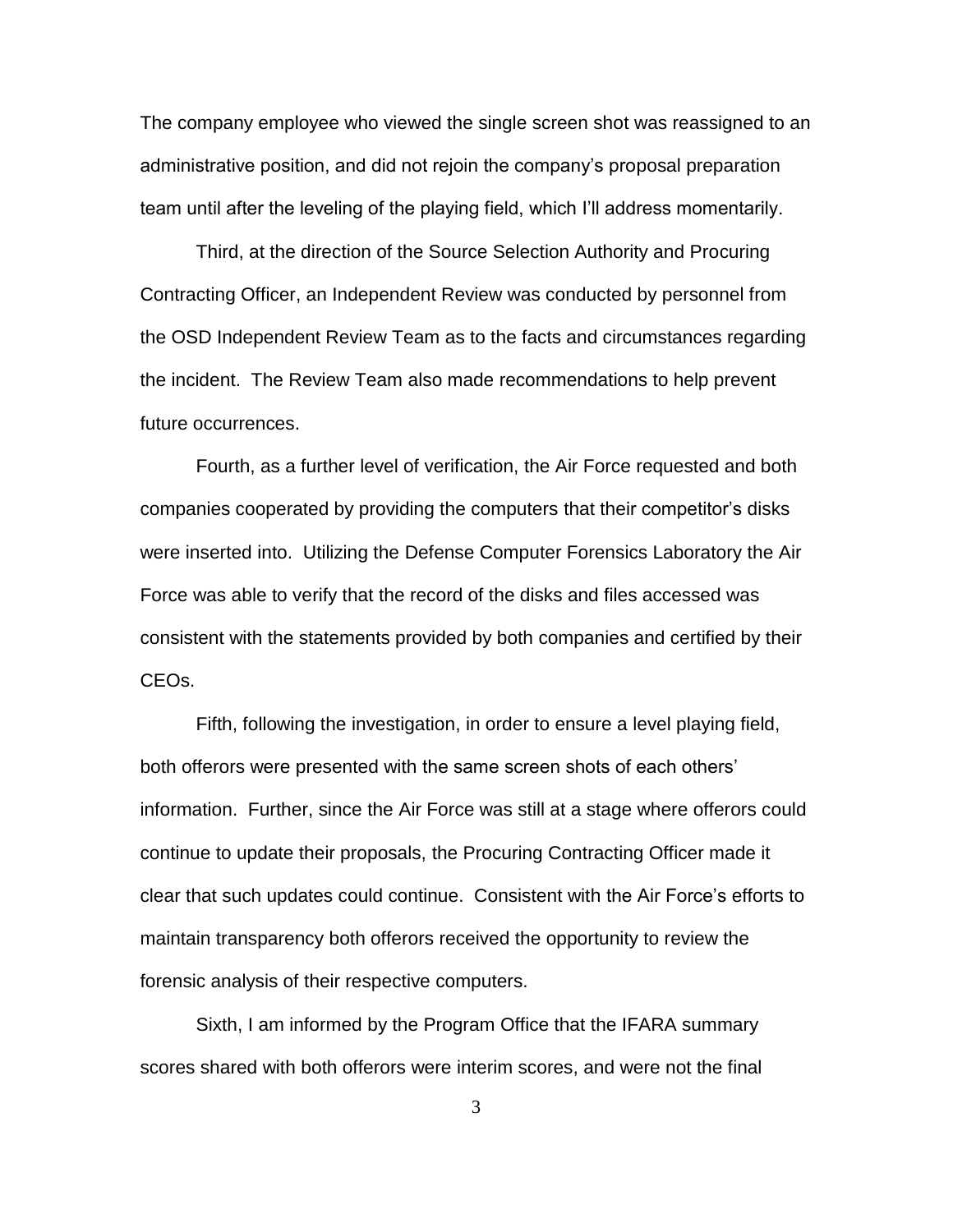scores that will be used in the evaluation. Further, both offerors will have the opportunity to provide a Final Proposal Revision, as is standard. No offeror was impaired from continuing to improve its proposal.

Seventh, the two individuals directly responsible for the packaging and mailing of the information to the companies were not only removed from the program, but no longer perform any duties on programs associated with the Aeronautical Systems Center. Two other individuals, tangentially involved, were counseled.

Eighth, all recommendations from the OSD Independent Review Team to prevent recurrence have been adopted.

- Transmittal of any classified material to a contract will be accompanied by a letter, not just the Air Force 310 "Document Receipt and Destruction Certificate", signed by an appropriate official.
- Descriptions of the material being transferred must match both the Transmittal Letter and the Form 310.
- The Transmittal Letter and the AF Form 310 must both be reviewed by the signatory of the Transmittal Letter and an appropriate security official.
- Classified material to be transmitted must be delivered to the security office in a separate clearly marked package to identify the recipient of the material for each package.
- Ensure individuals with knowledge of both the content of the

4